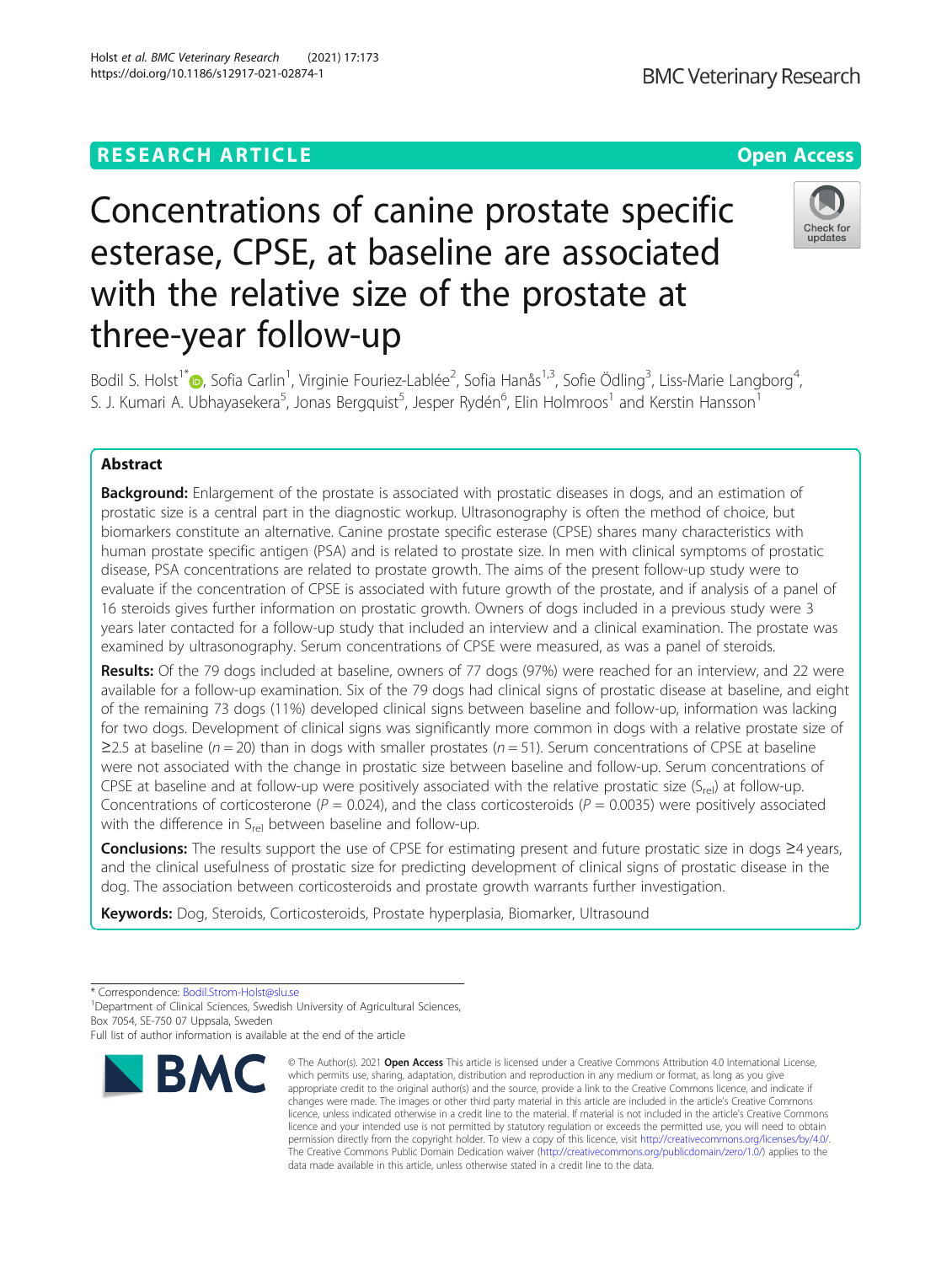## Background

The prostate is an androgen-dependent gland. In intact middle-aged and old dogs, an enlarged prostate is a natural sequel to androgen production, and with age almost all will develop benign prostatic hyperplasia (BPH) [[1](#page-8-0)– [3\]](#page-8-0). The type of hyperplasia varies with age, from a glandular hyperplasia in younger dogs to a complex form with glandular hyperplasia, increased amount of stroma, often cystic alveoli and chronic inflammation in older dogs [[1,](#page-8-0) [2\]](#page-8-0). The prostate growth is more pronounced during the first 4 years and then reaches a plateau [\[2](#page-8-0)]. After 4 years, a correlation between the size and age is not always evident [[4\]](#page-8-0), and in senior dogs, an involution may occur [\[5](#page-8-0)]. Although growth is androgen dependent, it is not related to increasing testosterone concentrations. Instead, a mild decrease in serum testosterone concentrations is seen with increasing age, while concentrations of estrogens remain similar or increase [\[3](#page-8-0), [6\]](#page-8-0). As a consequence, the testosterone/estradiol relationship has been described as a measurable indicator of BPH [[7\]](#page-8-0). In men, both estrogen receptor (ER)  $\alpha$  and β have been described to be more strongly expressed in epithelial cells of hyperplastic than of normal prostates [[8\]](#page-8-0). Beside a decreased androgen/estrogen ratio, several other factors, including stromal growth factors and chronic inflammation, have been indicated to play a role in the pathogenesis of BPH [[9](#page-9-0)].

Although most, if not all, intact males will develop BPH with time, only a sub-population will show related clinical signs, often associated with a prostate that is markedly increased in size [\[10](#page-9-0)]. Signs related to BPH include ribbon-like stools [[11](#page-9-0)], hematuria, incontinence and tenesmus  $[12]$ . The sperm quality may be affected leading to fertility problems [\[13\]](#page-9-0). Clinical signs may be insidious in nature, and, at least initially, go unnoticed by owners [[4\]](#page-8-0). The fact that many male dogs have subtle signs of BPH, and veterinary care may not be sought until the signs have become severe, makes BPH a potential welfare problem in the ageing male. In addition, presence of BPH increases the risk of developing other prostate diseases, mainly prostatitis, a condition that may be life-threatening [[12\]](#page-9-0).

Because BPH and most other prostatic diseases are associated with an enlargement of the prostate, estimation of prostatic size is a central part in the diagnostic workup. Rectal palpation is a quick and easy first step [[14\]](#page-9-0), although not always feasible in larger dogs, or in older dogs, as the position of the prostate often changes with age from the pelvic to the abdominal cavity, and ultrasonography is often the method of choice [\[15](#page-9-0), [16](#page-9-0)]. An ultrasound examination not only gives information on size, but also on shape, contour, echogenicity and symmetry, and it also adds information on adjacent soft tissue [\[17](#page-9-0)]. The drawback is related to availability of

equipment and skill of the veterinarian performing the investigation. An alternative for estimating an increased prostatic size is analysis of serum concentration of the biomarker canine prostate specific esterase (CPSE) [\[4](#page-8-0)]. CPSE is an arginine esterase, and the major secretory product of the canine prostate [\[18](#page-9-0)]. Serum CPSE concentrations are significantly higher in dogs with BPH than in normal dogs [[7,](#page-8-0) [19](#page-9-0), [20](#page-9-0)]. Several authors have suggested inclusion of CPSE analysis in the diagnostic workup of dogs with clinical signs of BPH, and for screening of geriatric dogs [[4,](#page-8-0) [21](#page-9-0), [22\]](#page-9-0). There are several similarities between CPSE in dogs and prostate specific antigen (PSA) in men. Both are serine proteases with similar regulation  $[18, 23]$  $[18, 23]$  $[18, 23]$  $[18, 23]$ . In men, it has been described that the concentrations of PSA may predict the future growth of the prostate gland [[24\]](#page-9-0). If this would be the case also for CPSE in dogs, the diagnostic value of a CPSE analysis would increase further.

The aims of the present follow-up study were to evaluate if the concentration of CPSE is associated with future growth of the prostate, and if analysis of a panel of 16 steroids gives further information on prostatic growth.

## Results

The number of dogs included in the different parts of the study is summarized in Fig. [1.](#page-2-0)

## Interview

Of 79 dogs included at baseline, six dogs had clinical signs of prostatic disease and 73 dogs had no such clinical signs. Contact was established with owners of 77 dogs (97%). The interviews revealed that in addition to the six dogs with clinical signs at inclusion, eight dogs (8/73, 11%) had developed clinical signs of prostatic disease since baseline, the most common being haematuria, urinary incontinence and tenesmus. The median baseline concentration of CPSE for dogs that later developed clinical signs was 135 ng/ml (interquartile range, IQR 71–402 ng/ml), and for dogs that did not develop clinical signs 61 ng/ml (IQR  $<$  25 to 130 ng/ml). The difference between these groups was not significant ( $P =$ 0.1). Dogs with a S<sub>rel</sub> of ≥2.5 at baseline ( $n = 20$ ) had significantly more often than those with a smaller  $S_{rel}$  $(n = 51)$  developed clinical signs of prostatic disease  $(P =$ 0.035). Information from two dogs was lacking. Median (IQR)  $S_{rel}$  at baseline was 3.0 (1.7–3.5) for dogs that had developed clinical signs and 1.8 (1.3–2.4) for dogs that had not developed clinical signs.

Of the 79 dogs that were included at baseline, 22 (28%) were available for a follow-up examination. Reasons for not participating in the follow-up were for the other 57 dogs euthanasia ( $n = 25$ ), surgical castration  $(n = 8)$ , treatment with osaterone acetate  $(n = 7)$ , long distance  $(n=7)$ , treatment with deslorelin  $(n=6)$ , no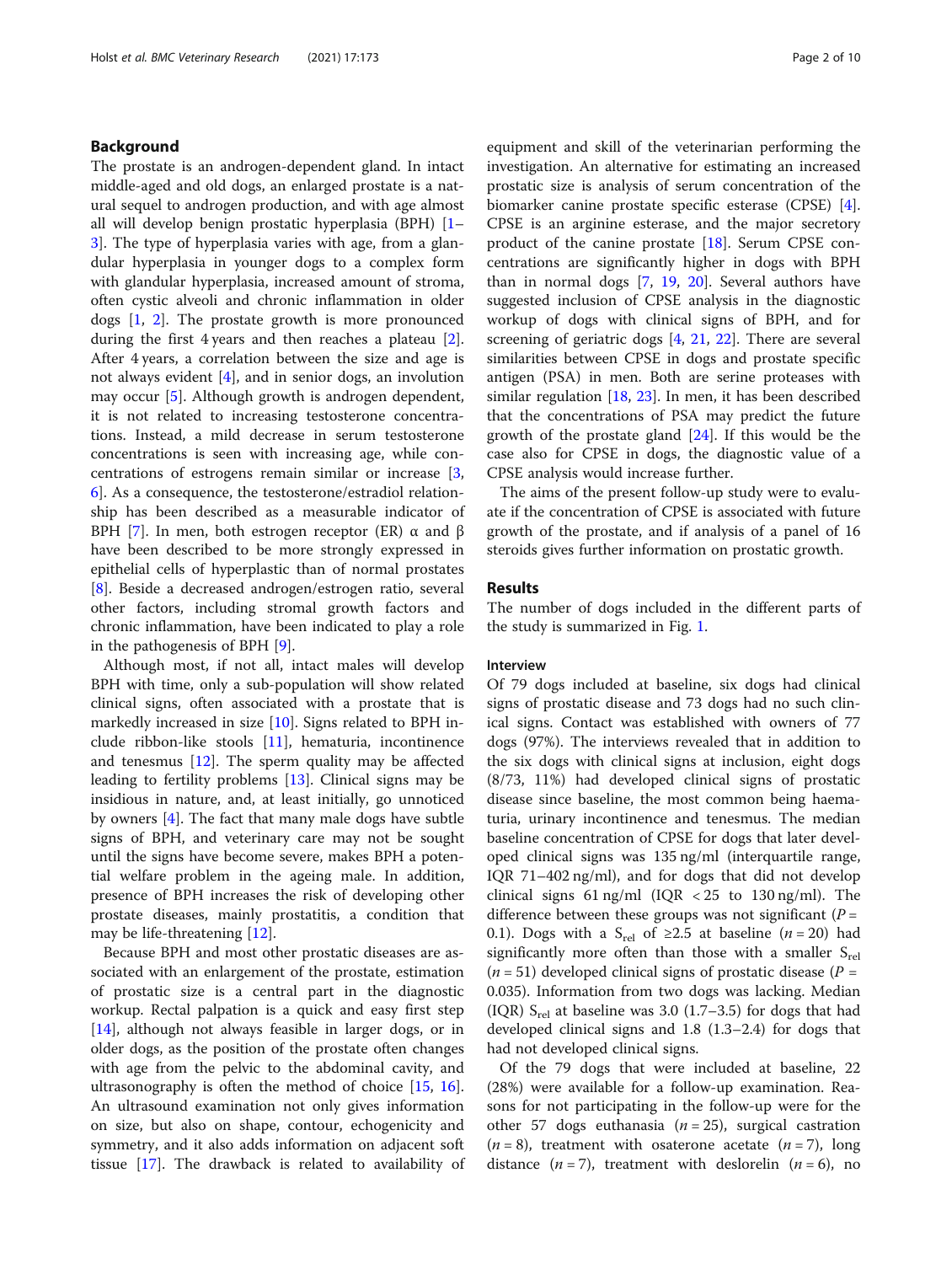<span id="page-2-0"></span>

answer  $(n = 2)$ , treatment with both osaterone acetate and deslorelin  $(n = 1)$ , or was not interested in participating  $(n = 1)$ . The most common causes for euthanasia were neoplasia ( $n = 11$ ), multifactorial ( $n = 5$ ), age ( $n = 4$ ), and joint problems  $(n = 4)$ .

## Ultrasonography, CPSE and steroid concentration

Of the 22 dogs available for follow-up, 21 did not have signs of prostatic disease. One Rottweiler had a sanguineous urethral discharge that was evident when in contact with bitches in heat. The  $S_{rel}$  of his prostate was 2.9, and had not changed significantly since baseline. He had  $> 5$ intra-prostatic cysts at follow-up.

The 22 dogs were of 14 different breeds. Their median age and weight at baseline were 5.2 years (IQR 4.0–7.0) and 27.8 kg (IQR 12.5–37.5), respectively. At follow-up, their median age was 8.8 years (IQR 7–10.3) and median weight was 26.3 kg (IQR 13.8–37.7). At baseline, 27% of these 22 dogs had prostates with a relative size  $\geq 2.5$ , and at follow-up this proportion was 41%.

The V and  $S_{rel}$  had increased slightly but significantly from baseline to follow-up ( $P = 0.006$ , Table 1). The

volume had increased in 12 dogs (median age 9.5 years (IQR 8.0–11.8), median CPSE concentration at baseline 59.1 ng/ml (IQR 15.4–111.0)). For nine dogs, volume had changed less than 15%. Their median age was 7 years (IQR 7.0–8.8), median CPSE concentration at baseline 47 ng/ml (28.1–77.0). The volume of the prostate had decreased 27% in one 13-year-old dog with CPSE at baseline 95 ng/ml. The change in  $S_{rel}$  between baseline and follow-up in individual dogs is shown in Fig. [2](#page-3-0).

Using multiple regression, baseline CPSE concentrations and concentrations at follow-up were significantly

Table 1 Serum concentration of CPSE, size of the prostate, and dogs with presence of cysts at baseline and follow-up ( $n = 22$ )

| Parameter       |              | <b>Baseline</b>  | Follow-up      | P-value |
|-----------------|--------------|------------------|----------------|---------|
| CPSE, ng/ml     | Median (IQR) | 52 (24-97)       | 107 (49-416)   | 0.001   |
| V. $cm3$        | Median (IQR) | $18(12 - 30)$    | $21(15-38)$    | 0.006   |
| $S_{rel}$       | Median (IOR) | $1.8(1.2 - 2.2)$ | $2.2(1.4-2.9)$ | 0.006   |
| Cysts, presence | N(%)         | 12 (54)          | 18 (82)        | 0.18    |

CPSE canine prostate specific esterase, V Volume of the prostate,  $S_{rel}$  relative size of the prostate, Cysts prostatic cysts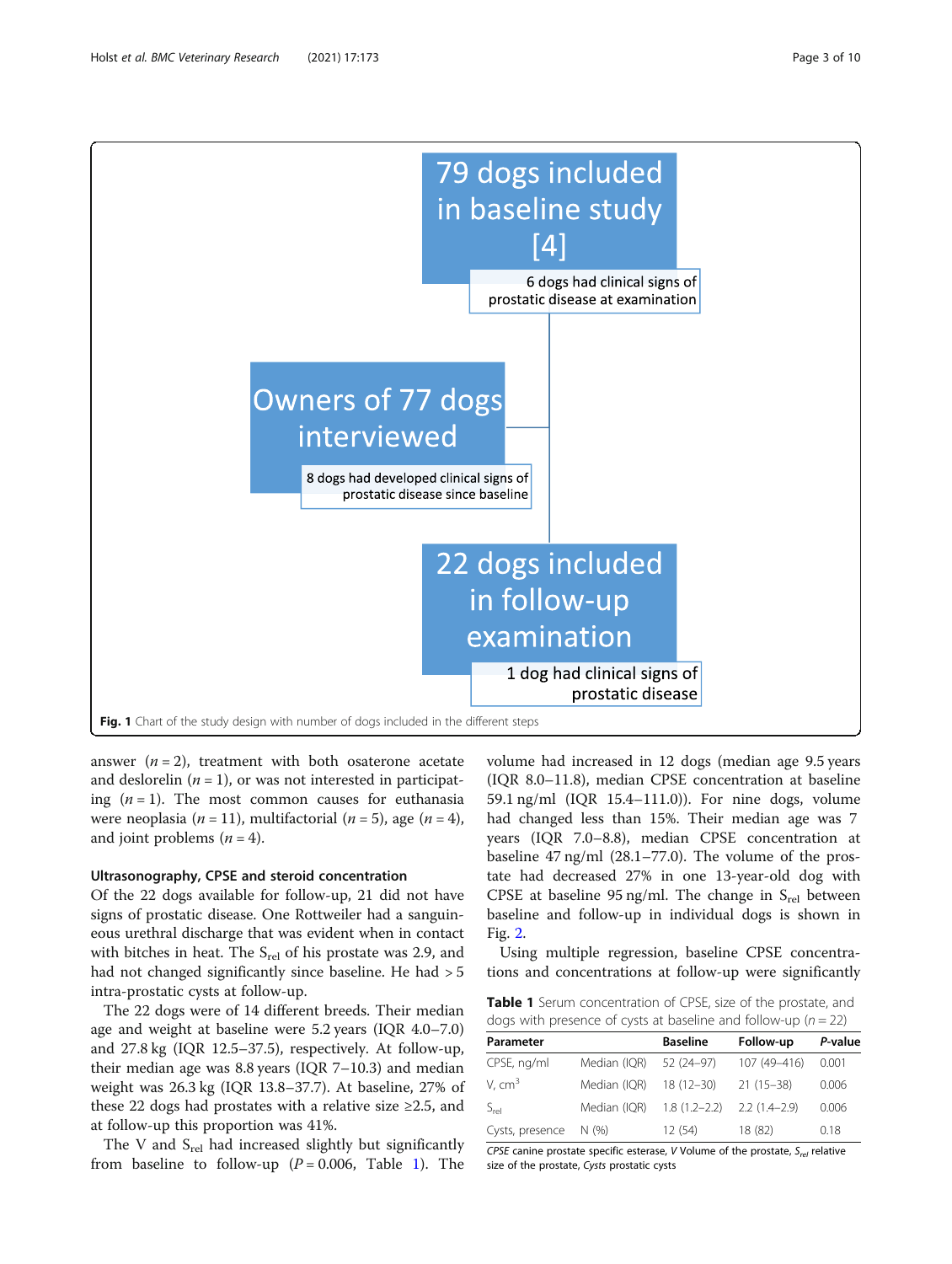<span id="page-3-0"></span>

associated with  $S_{rel}$  at follow-up (Table 2). The Pearson correlation coefficient (r) between baseline CPSE and Srel at follow up was 0.53 ( $P = 0.011$ ). Age and weight were not significantly associated with  $S_{rel}$  at follow-up. None of the steroids, analyzed separately, as classes or as ratios, were significantly associated with the  $S_{rel}$  at follow-up. One steroid, corticosterone was associated with the difference in  $S_{rel}$  between baseline and followup (regression coefficient 0.5, adjusted  $R^2 = 0.75$ ,  $P =$ 0.024), as was the class corticosteroids (regression coefficient 0.008, adjusted  $R^2 = 0.34$ ,  $P = 0.003$ ). Median concentrations of steroids in dogs with different  $S_{rel}$  are presented in Table [3](#page-4-0).

The shape of the prostate was symmetrical both at baseline and at follow-up in 17 dogs. It changed from asymmetrical to symmetrical in two dogs and from symmetrical to asymmetrical in three dogs. The contour remained smooth in all dogs. The parenchyma did not change for 17 dogs; seven with a homogenous and 10 with heterogeneous echogenicity. It changed to heterogeneous in four dogs and to homogeneous in one dog. At baseline, 12 dogs (54%) had prostatic cysts, all with one to five cysts. At follow-up, 18 dogs (82%) had detectable cysts: five had one to five cysts as previously, and five had an increased number of cysts (> 5) compared to baseline. Of 10 dogs that did not have any cysts

at baseline, eight had developed one to five cysts at follow-up.

## **Discussion**

Circulating biomarkers for the evaluation of the canine prostate are valuable for the practicing veterinarian with limited access to an ultrasound equipment. Concentrations of CPSE are related to the size of the prostate [\[4](#page-8-0)] and to the presence of BPH [[7,](#page-8-0) [19](#page-9-0), [20](#page-9-0)]. The analysis of CPSE can therefore contribute with important information both in the workup of cases with clinical signs related to the prostate, and in the screening panel for old male dogs. The samples must be taken after a proper sexual rest, as ejaculation increases the CPSE concentration in serum [\[25](#page-9-0)]. We have previously described that clinical signs were more common in dogs with a  $S_{rel}$  of ≥2.5, with a CPSE concentration of  $\geq$ 90 ng/ml [[4](#page-8-0)]. In the present study, dogs with a baseline  $S_{rel} \geq 2.5$  significantly more often had developed clinical signs of prostatic disease at follow-up than those with smaller  $S_{rel}$ . This supports the clinical usefulness of this cut-off. The concentrations of CPSE did not differ between dogs that had developed clinical signs and those that had not done so. We have previously described an association between CPSE concentrations and size of the prostate [[4](#page-8-0)], and the lack of association between CPSE concentrations

**Table 2** Association between CPSE concentration at baseline and follow-up, and relative prostatic size at follow-up, adjusted  $R^2 = 0.51$ 

| Parameter      | <b>Regression coefficient</b> | <b>Standard Error</b> | t-value  | P-value |
|----------------|-------------------------------|-----------------------|----------|---------|
| CPSE baseline  | 0.005                         | 0.0016                |          | 0.004   |
| CPSE follow-up | 0.003                         | 0.00079               | <u>.</u> | 0.003   |

CPSE canine prostate specific esterase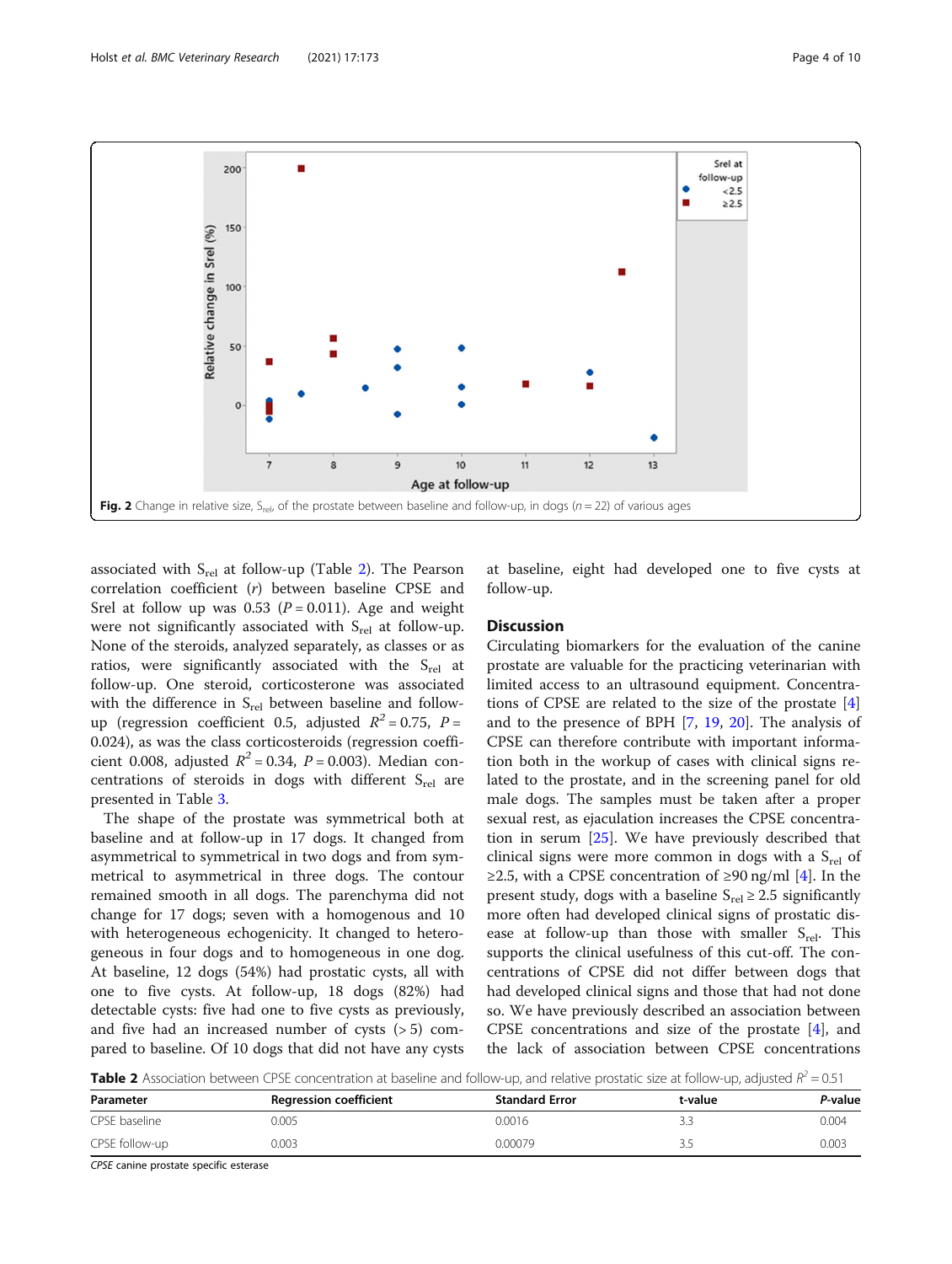<span id="page-4-0"></span>Table 3 Concentration of the different steroids, classes of steroids, ratios of classes of steroids and of canine prostate specific esterase (CPSE) in dogs at follow-up

| <b>Steroid</b>          | Prostatic size | N  | Median (ng/ml) | <b>IQR</b>      |
|-------------------------|----------------|----|----------------|-----------------|
| Aldosterone             | $< 2.5\,$      | 13 | 0.10           | $0.04 - 0.31$   |
|                         | $\geq$ 2.5     | 9  | 0.26           | $0.17 - 0.44$   |
| Androsterone            | $< 2.5\,$      | 13 | 0.069          | $0.04 - 0.16$   |
|                         | $\geq$ 2.5     | 9  | 0.041          | $0.01 - 0.15$   |
| Androstenedione         | $< 2.5\,$      | 13 | 1.43           | $0.4 - 2.16$    |
|                         | $\geq$ 2.5     | 9  | 2.20           | $1.2 - 3.4$     |
| Cortisol                | $< 2.5\,$      | 13 | 36.7           | $17.3 - 58.6$   |
|                         | $\geq$ 2.5     | 9  | 21.5           | 14.5-38.9       |
| Cortisone               | < 2.5          | 13 | 14.75          | 10.4-20.32      |
|                         | $\geq$ 2.5     | 9  | 10.41          | $7.5 - 23.60$   |
| Corticosterone          | $< 2.5\,$      | 13 | 1.81           | $1.2 - 3.77$    |
|                         | $\geq$ 2.5     | 9  | 1.38           | $0.7 - 2.61$    |
| 11-Deoxycorticosterone  | $< 2.5\,$      | 13 | 0.40           | $0.13 - 0.79$   |
|                         | $\geq$ 2.5     | 9  | 0.17           | $0.076 - 0.31$  |
| 11-Deoxycortisol        | $< 2.5\,$      | 13 | 6.82           | $4.2 - 8.39$    |
|                         | $\geq$ 2.5     | 9  | 4.86           | 1.96-8.29       |
| <b>DHEA</b>             | $< 2.5\,$      | 13 | 0.63           | $0.34 - 2.53$   |
|                         | $\geq$ 2.5     | 9  | 1.56           | $0.58 - 2.32$   |
| Etiocholanolone         | $< 2.5\,$      | 13 | 0.24           | $0.18 - 0.32$   |
|                         | $\geq$ 2.5     | 9  | 0.34           | $0.29 - 0.44$   |
| 17a-hydroxyprogesterone | $< 2.5\,$      | 13 | 0.11           | $0.079 - 0.22$  |
|                         | $\geq$ 2.5     | 9  | 0.14           | $0.070 - 0.21$  |
| Pregnanolone            | $< 2.5\,$      | 13 | 0.46           | $0.34 - 0.60$   |
|                         | $\geq$ 2.5     | 9  | 0.46           | $0.39 - 0.54$   |
| Progesterone            | $< 2.5\,$      | 13 | 0.14           | $0.078 - 0.29$  |
|                         | $\geq$ 2.5     | 9  | 0.14           | $0.065 - 0.22$  |
| Testosterone            | $< 2.5\,$      | 13 | 1.40           | $0.98 - 3.30$   |
|                         | $\geq$ 2.5     | 9  | 2.41           | $2.17 - 4.59$   |
| Estrone                 | $< 2.5\,$      | 13 | 0.023          | $0.0004 - 0.05$ |
|                         | $\geq$ 2.5     | 9  | 0.036          | $0.013 - 0.059$ |
| Estradiol               | $< 2.5\,$      | 13 | 0.0072         | $0.00 - 0.017$  |
|                         | $\geq$ 2.5     | 9  | 0.0075         | $0.00 - 0.016$  |
| CPSE (follow-up)        | $< 2.5\,$      | 13 | 83.0           | 29.6-118.4      |
|                         | $\geq$ 2.5     | 9  | 153.3          | 91.8-550.2      |
| SUM estrogens           | $< 2.5\,$      | 13 | 0.039          | 0.0069-0.059    |
|                         | $\geq$ 2.5     | 9  | 0.036          | $0.021 - 0.078$ |
| SUM androgens           | $< 2.5\,$      | 13 | 3.45           | $2.11 - 8.5$    |
|                         | $\geq$ 2.5     | 9  | 9.13           | $4.45 - 11.6$   |
| SUM corticosteroids     | $< 2.5\,$      | 13 | 57.43          | 43.36-91.21     |
|                         | $\geq$ 2.5     | 9  | 39.6           | $28.3 - 71.0$   |
| SUM progestins          | $< 2.5$        | 13 | 0.79           | $0.602 - 1.01$  |
|                         | $\geq$ 2.5     | 9  | 0.69           | $0.625 - 1.074$ |
| Androgens/estrogens     | $< 2.5\,$      | 11 | 140            | 87-301          |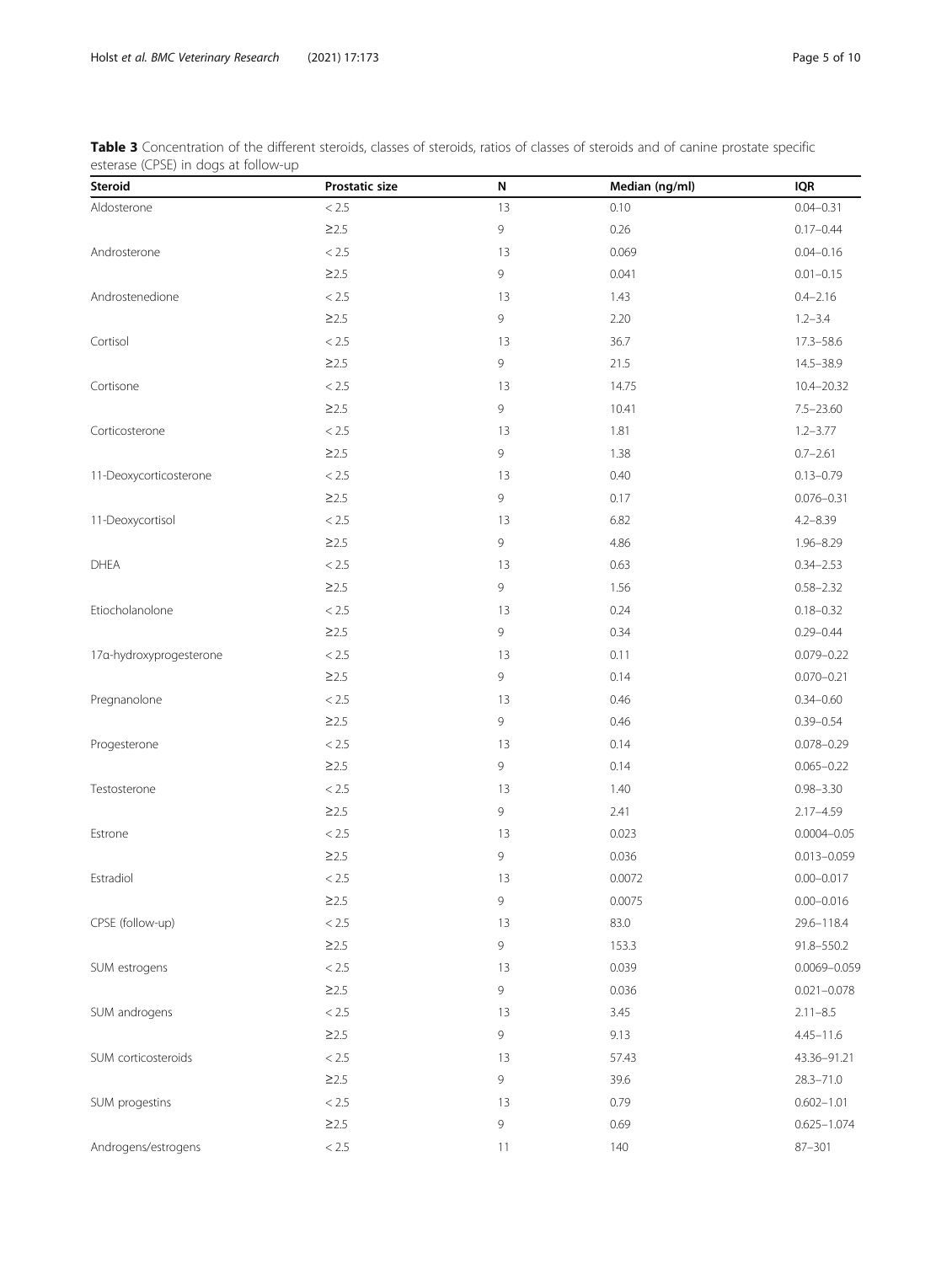| <b>Steroid</b>             | <b>Prostatic size</b> | N  | Median (ng/ml) | <b>IQR</b>     |
|----------------------------|-----------------------|----|----------------|----------------|
|                            | $\geq$ 2.5            | 9  | 202.5          | 96.2-481.9     |
| Progestins/estrogens       | < 2.5                 | 11 | 23.4           | $11.6 - 31.6$  |
|                            | $\geq$ 2.5            | 9  | 23.05          | $9.64 - 30.66$ |
| Corticosteroids/estrogens  | < 2.5                 | 11 | 1838           | 619-3710       |
|                            | $\geq$ 2.5            | 9  | 1127           | 392-5148       |
| Androgens/progestins       | < 2.5                 | 13 | 5.44           | $2.5 - 11.27$  |
|                            | $\geq$ 2.5            | 9  | 8.34           | $7.27 - 16.47$ |
| Corticosteroids/androgens  | < 2.5                 | 13 | 19.18          | $6.44 - 28.19$ |
|                            | $\geq$ 2.5            | 9  | 5.66           | $3.33 - 10.50$ |
| Corticosteroids/progestins | < 2.5                 | 13 | 84.6           | 44.6-104.5     |
|                            | $\geq$ 2.5            | 9  | 63.1           | $40.2 - 100.3$ |

Table 3 Concentration of the different steroids, classes of steroids, ratios of classes of steroids and of canine prostate specific esterase (CPSE) in dogs at follow-up (Continued)

and development of clinical signs in the present study may be due to the relatively small study population, with eight of 73 dogs developing clinical signs.

Concentrations of PSA in men with moderate to severe clinical signs and an enlarged prostate have been described to predict prostate growth [[24\]](#page-9-0). The PSA analysis thus contributes with specific information in this group of patients. In the present study, CPSE concentrations at baseline were significantly correlated with  $S_{rel}$  at follow up. The concentration of CPSE is thus not only correlated with present prostatic size, but also with the future size. However, although CPSE is similar to PSA, there was no association between baseline CPSE concentrations and the difference in  $S_{rel}$  between baseline and follow-up. The study population of dogs differed from the study in men in that most dogs were without clinical signs, and not all had enlarged prostates. It may therefore be that an association between CPSE and difference in S<sub>rel</sub> would have been detected with a different study population, including only dogs with enlarged prostates and clinical signs, or with a larger study population.

In the present study, 11% of the dogs from the baseline study with owners that were interviewed had, according to their owners, developed clinical signs of prostatic disease during the 3-year-period after the examination at baseline. These results highlight that clinical signs related to the prostate are common in intact male dogs > 4 years. When included in the study at baseline, these dog owners became aware of prostatic diseases, and this awareness, together with the fact that all dogs were  $> 4$ years old, may have contributed to this relatively high proportion of dogs with clinical signs.

In a previous study on dogs registered in a teaching veterinary hospital database, 0.7% had prostatic disorders [[26\]](#page-9-0). This much lower number is likely influenced by the age distribution. It has previously been described that a large proportion of visits to an animal hospital consists of young dogs [\[27\]](#page-9-0). Another contributing factor is likely a proportion of castrated dogs, and another breed distribution, as the prevalence of prostatic disease differs between different breeds and sizes of dogs [[26](#page-9-0)]. Clinical signs of prostatic disease may be insidious and may not lead to a visit at a veterinarian [[4\]](#page-8-0). A low awareness of prostatic disease among general dog owners indicates that dogs getting veterinary care for this condition are only the tip of an iceberg. Due to this, many male dogs may suffer unnecessarily from a curable condition. Prevention screening of the prostate of male dogs has been recommended [[4,](#page-8-0) [28](#page-9-0)], and is supported by the present study. The present results also point to the education of dog owners on the clinical signs of prostate disease, and possibilities for treatment, as a means to increase health and welfare of male dogs.

Despite the relationship between BPH and size of the prostate, and between prostate size and clinical signs, it should be noted that although 41% of the dogs at follow-up had  $S_{rel} > 2.5$ , only one of them (4%) had clinical signs of prostatic disease. In men, prostate size correlates poorly with clinical signs [[29\]](#page-9-0), indicating that other factors contribute. One such factor is prostatic fibrosis that is related to clinical signs in men [\[30](#page-9-0)]. Collagen structure in prostates of dogs and men is similar [[31\]](#page-9-0). The majority of collagen is localized to the prostatic urethra, and a dense collagen network is present in capsular regions. Older, intact dogs have denser collagen fibers and thicker capsular fibers than young, intact males [\[31](#page-9-0)]. The presence of urinary signs in male dogs may thus be related to fibrosis, as in men. In men, the prostate has different zones, with BPH occurring more commonly in the transitional zone, surrounding the urethra [[32\]](#page-9-0), which is one reason for signs not being directly related to the overall size of the prostate. The canine prostate does not have different zones, and glandular proliferation occurs in all portions of the gland [\[1](#page-8-0),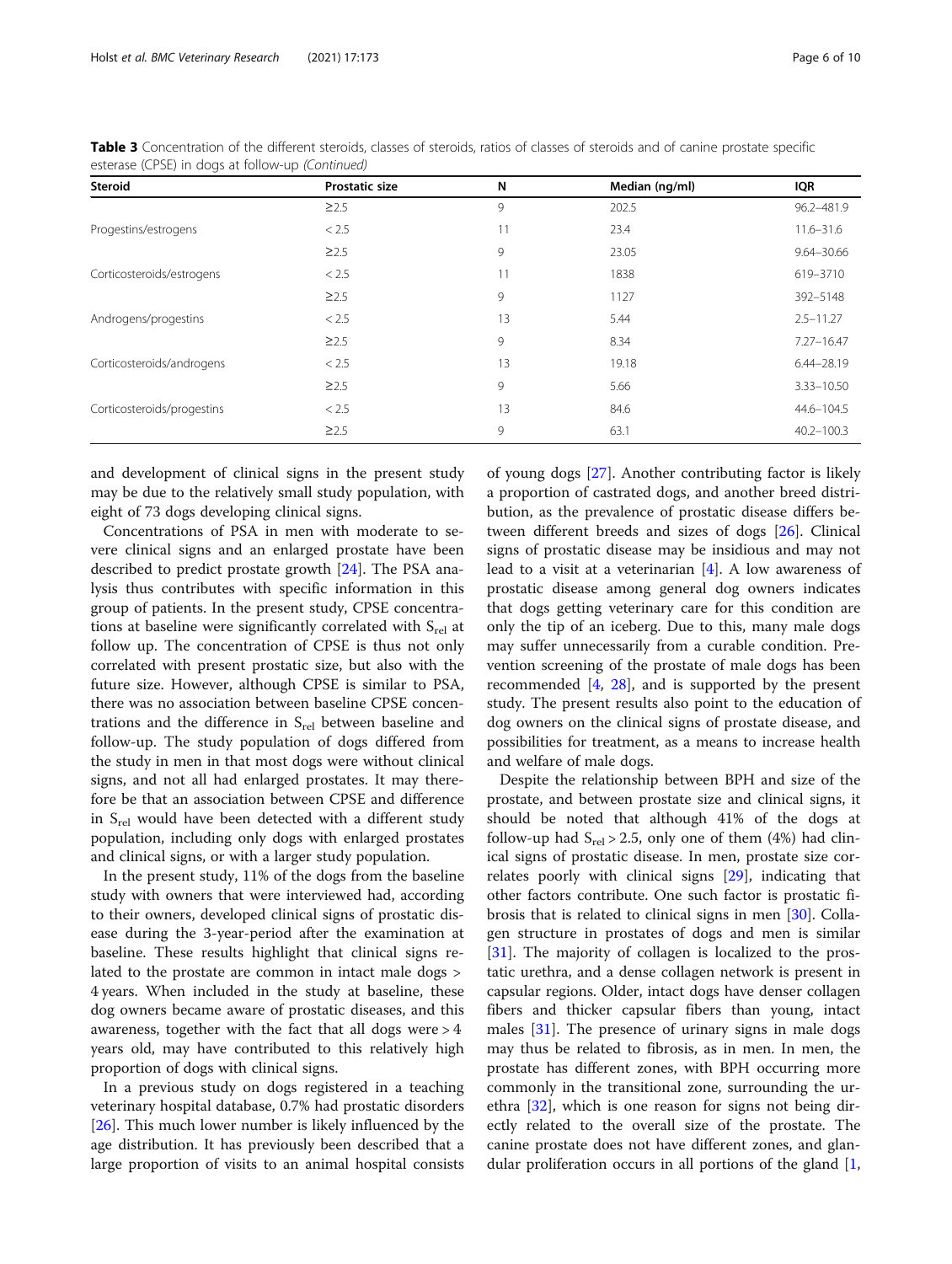[15\]](#page-9-0). However, more nodular changes may be present, and cysts more common, in the periurethral area [\[1](#page-8-0)]. In older dogs, when the hyperplasia commonly is of the complex type, the presence of cysts in this area may be related to blood-tinged discharges.

During the 3 years between baseline and follow-up,  $S_{rel}$ of the prostate had increased significantly. This is in accordance with previous studies showing that the prostate gland increases in size with age in intact males [[1,](#page-8-0) [2](#page-8-0)]. However, the median increase was rather low. The same pattern was not seen in all dogs, and in 45% of the dogs, the prostate had remained similar in size, or even decreased. The decrease in  $S_{rel}$  in one dog may be caused by senile involution [[5\]](#page-8-0) and the proportion with similar  $S_{rel}$  likely represents the plateau after 4 years, described previously  $[2]$  $[2]$ . Not only the  $S_{rel}$  increased between baseline and follow-up, so did the proportion of dogs with cysts, although not significantly. At baseline all dogs with cysts had only few cysts, but at follow-up five of the 18 dogs with cysts had more than five cysts. The shape of the prostate was symmetrical both at baseline and at follow-up in 77% of the dogs. The presence of prostatic cysts is typical for the complex form of BPH, dominating from 7 years of age in beagles [[1\]](#page-8-0).

The pathogenesis behind BPH is complex, and modifiable as well as non-modifiable risk factors are suggested in men, including inflammation, growth factors and endocrine factors [[9,](#page-9-0) [33](#page-9-0)]. A role for steroids in the development of BPH has been indicated since long. Acinar basal cells in the canine prostate are the major proliferative cell type, and express the androgen receptor [\[34](#page-9-0)], and BPH is an androgen-dependent condition. However, although the prevalence of BPH increases with age, testosterone concentrations tend to decrease [[3\]](#page-8-0). In the present study, we used SFC-MS/MS to evaluate the concentration of 16 steroids in relation to the size of the prostate. The advantage with this method is the possibility to identify and quantify a large number of steroids within a short time using a small sample volume. Panels of steroids, and ratios between them, have been described to potentially have advantages in personalized medicine for men with prostatic cancer [\[35\]](#page-9-0). In the present study, no single steroid, class of steroids or ratio between different classes were associated with  $S_{rel}$  at follow-up. The disadvantage of this study is the relatively low number of dogs included in this analysis, leading to reduced power, which may be one explanation for this lack of significant associations. Corticosterone and the class corticosteroids were positively associated with the difference in  $S_{rel}$  between baseline and follow-up. The association between the difference in  $S_{rel}$  and corticoids is interesting. Chronic stress activates the hypothalamicpituitary-adrenal axis, leading to increased concentrations of corticosteroids and inflammatory responses, and inflammation has been suggested as a contributing factor to BPH [[33\]](#page-9-0). However, corticosterone is not a primary corticosteroid in dogs, and the results should therefore be interpreted with caution. Further studies are required before any conclusions can be drawn on the relationship between stress and BPH in dogs.

Although owners of 97% of the dogs that were included at baseline were reached for interviews, only 28% of the dogs were available for a clinical follow-up. A general problem with follow-up studies of conditions affecting middle-aged or older dogs is that a proportion of them will be euthanized or treated so that they have to be excluded. In the present study, 32% had been euthanized, many from tumours or joint disease, previously described common causes of mortality [\[36](#page-9-0)]. Twentyeight per cent of the dogs included at baseline were excluded because of the exclusion criteria; surgical or medical castration, or treatment for prostatic disease. Only one dog owner expressed no interest in participating in the clinical follow-up. The included dogs can therefore be considered representative for intact male dogs that have not been treated for prostatic disease.

## Conclusion

CPSE concentrations at baseline and follow-up are significantly associated with  $S_{rel}$  at follow-up but not with the difference in  $S_{rel}$  between baseline and follow-up. Corticosteroids, and specifically corticosterone, were associated with the difference in  $S_{rel}$  between baseline and follow-up. Dogs with a baseline  $S_{rel} \geq 2.5$  were significantly more likely to develop clinical signs of prostatic disease than other dogs. Clinical signs had developed in 11% of dogs > 4 years old during the three-year followup period.

## Methods

#### Study design

Owners to dogs included in a previous study [[4\]](#page-8-0) were contacted and asked if they were willing to participate in a follow-up. The follow-up included an interview and a clinical study. In the clinical study, breed, age, and weight were recorded, as was information on clinical signs of possible prostatic disease. Ultrasonography of the prostate was performed at one of the two animal hospitals and two animal clinics that participated in the original study. A venous blood sample was collected for analysis of CPSE and steroid hormones.

## Interview

Owners were contacted via phone (Additional file [1](#page-8-0)). Questions included if the dog was still alive, and if it was or had been treated for prostatic problems. The owners were also asked if the dog had been surgically castrated or if it was treated with deslorelin. If the dog was not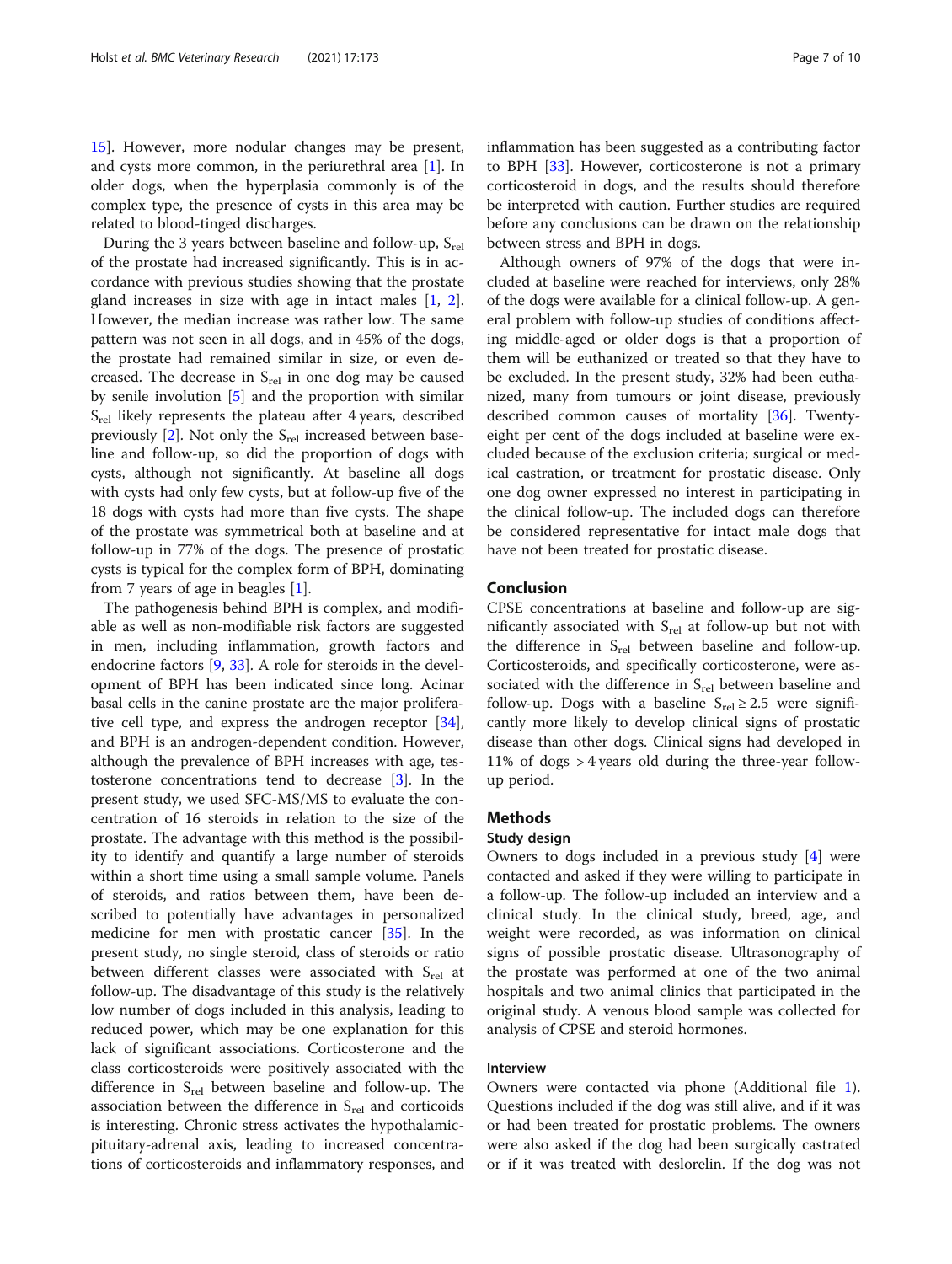alive, the owner was questioned about the reason for euthanasia.

## Inclusion and exclusion criteria for clinical part

Inclusion criteria were male dogs that had been included in the previous study (baseline) [[4\]](#page-8-0). Exclusion criteria were treatment for prostatic disease or castrated since baseline (3 years earlier).

## Ultrasonography

The prostate was examined using the previously described standardized protocol [[4\]](#page-8-0) by experienced veterinary surgeons that had adequate equipment $^{\rm l}$ . Transducer type and frequency were optimized for the individual dog to cover the entire prostate for measurements and to get as good detail resolution as possible for the parenchymal evaluation.

Length, width, and height of the prostate were measured three times on different still images and the mean values were used in further calculations. The prostatic volume (V) for the individual dog was calculated according to Kamolpatana et al. as  $V = (1/2.6) * (Length *$ Width  $*$  Height) + 1.8 cm<sup>3</sup> [\[16\]](#page-9-0). In addition prostatic parenchyma (homogenous or heterogenous), contour (smooth or uneven); shape (symmetrical or asymmetrical), and presence of cysts (none,  $1-5$  or  $> 5$ ) were recorded.

## Analysis of CPSE

Venous blood samples were collected and serum was stored at − 70 °C until CPSE was analyzed using a commercial ELISA; Odelis® CPSE (Virbac). Intra assay coefficient of variation (CV) was < 5% and interassay CV was < 7%, according to the manufacturer. Samples with concentrations ≥200 ng/mL were diluted 1:10 and reanalyzed.

## Analysis of steroid hormones

An analysis of steroid hormones was performed by supercritical fluid chromatography–tandem mass spectrometry (SFC–MS/MS, Waters Corporation, Milford, MA, USA) system [\[37\]](#page-9-0). A slightly modified method of li-quid -liquid extraction was used [\[37](#page-9-0)]. In brief, a 50  $\mu$ L of plasma was spiked with 50 μL mixture of a corresponding deuterated internal standard mixture (10 μg/mL). The protein precipitation was achieved by the addition of 100 μL of ice cooled MeOH and followed by the addition of 200 μL of MTBE, then vortexed for 15 min. Samples were centrifuged at 13,000 rpm for 10 min at 4 °C. The supernatant was transferred to a clean tube and evaporated under a stream of nitrogen and the steroids were derivatized in to their methoximes prior to analysis [\[37](#page-9-0)]. The SFC system was equipped with a Acquity  $UPC^2$  BEH column (150 mm × 3.0 mm, 1.7 µm particle size; Waters, Milford, MA, USA). It was kept at 40 °C and at a mobile phase flow rate of 2 mL/min. The gradient program was started with  $98\%$  A (CO<sub>2</sub>, 99.999%) and 2% B (0.1% formic acid in methanol/isopropanol (1:1)), linearly increased to 17% B over 3 min, held at 17% B for 0.5 min, followed by a linear gradient down to 2% B over 0.5 min. Finally, it was held for 1 min at 2% B for the elution of ionic liquids out of the instrument, resulting in a total separation time of 5 min. Mass spectrometric detection was performed using electrospray ionization in the positive ionization mode (ESI+) with a capillary voltage of 2.8 kV, cone voltage of 30 V, and source offset of 30 V. Nitrogen and argon (0.15 mL/ min) served as the desolvation gas and the collision gas, respectively. Desolvation temperature was maintained at 500 °C. The quantification of the analytes was based on a multiple reaction monitoring (MRM) coupled to stable isotope dilution. The limit of quantification (LOQ) and co-efficient of variation of steroids were 0.1–0.5 ng/mL and 8–10%, respectively. The recovery of steroids was more than 85%. Linear rage of the quantification for steroids was 0.1–1000 ng/mL. All data was acquired, analysed and processed using the Waters MassLynx software (version 4.1, Waters, Milford, MA, USA).

## Statistical analysis

The normal prostatic volume  $(V_{\text{norm}})$  was calculated according to Sannamwong and coworkers [[38](#page-9-0)]. The formula includes weight of the dogs, and is based on healthy dogs aged 1.5–4 years:  $V_{\text{norm}} = 0.33 * BW$  (kg) + 3.28. The calculated volume (V) was compared to  $V_{\text{norm}}$ to get a relative value of the prostatic size:  $S_{rel} = V/V_{norm}$ , as previously described [\[4](#page-8-0)]. Dogs with a  $S_{rel} > 1$  thus had a larger prostate than would be normal for dogs 4 years or younger.  $S_{rel} \geq 2.5$  was considered a clinically relevant enlargement [[4](#page-8-0)].

At baseline, the coefficient of variations (CVs) of the volume of the prostate within a dog, when measured by ultrasonography, was  $<$  15% [\[4](#page-8-0)]. Based on this, volumes smaller or greater than 15% compared to measurements at baseline were defined as decreases or increases, respectively, and values in between were categorized as no significant change in volume.

A multiple regression analysis was applied to evaluate the effect of CPSE concentrations at baseline and at follow-up on  $S_{rel}$  at follow-up and on the difference between  $S_{rel}$  at baseline and at follow-up. Pearson correlation was used to evaluate the correlation between the CPSE concentration at baseline and  $S_{rel}$  at follow-up. Multiple regression analysis was also used to evaluate

<sup>&</sup>lt;sup>1</sup>GE Medical LOGIQ 9 Ultrasound Imaging System, General Electric Medical Systems, MyLab™ Alpha, Esaote SpA, Philips IE33 Ultrasound, Philips Medical Systems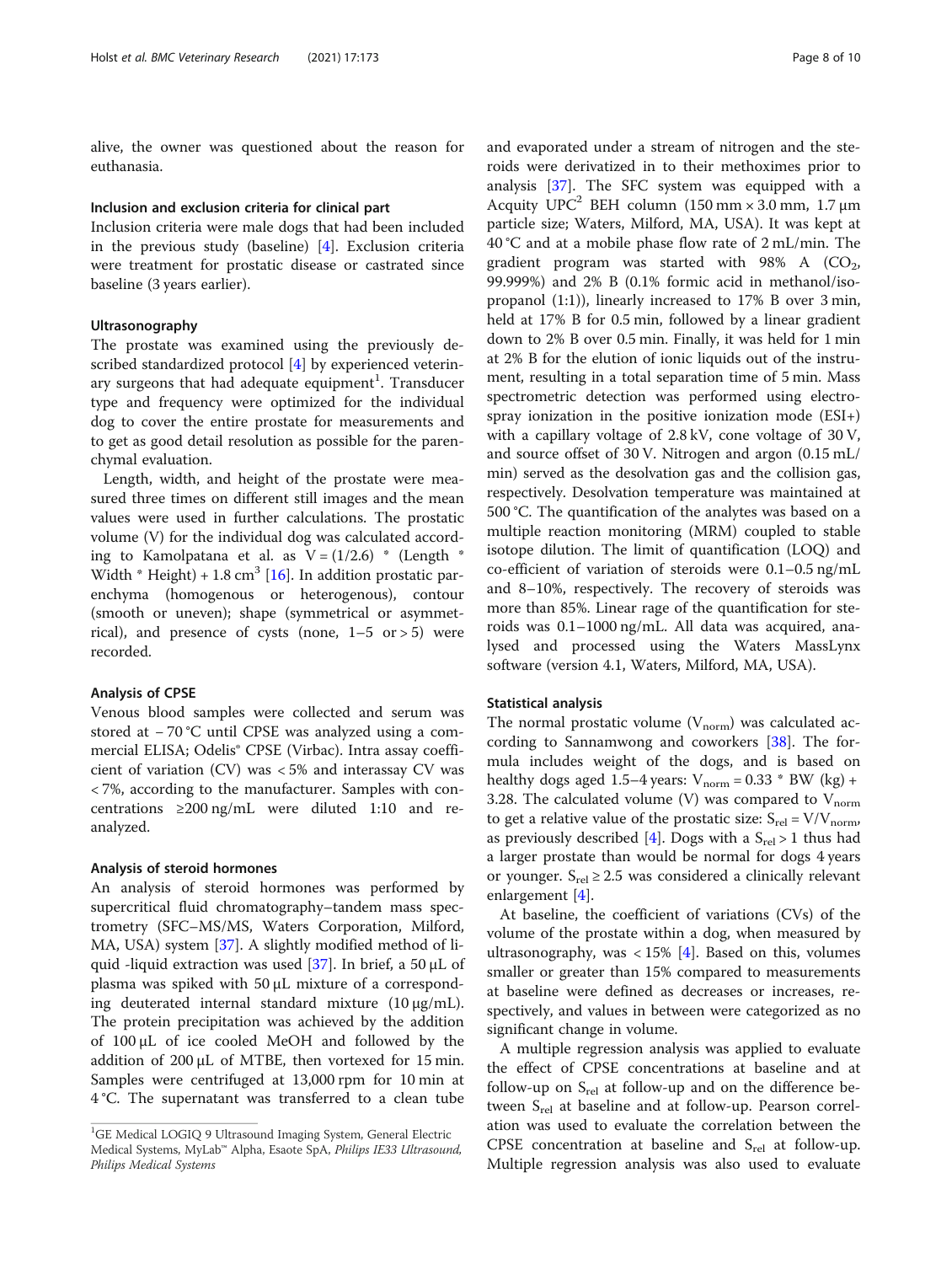<span id="page-8-0"></span>the effect of steroid concentrations at follow-up on  $S_{rel}$ at follow-up and on the difference between  $S_{rel}$  at baseline and at follow-up. In addition, two separate models were built, one including the steroids as the classes androgens, estrogens, progestins and corticosteroids, and the other including the ratios between the steroid classes. For the multiple regression analyses the residuals were checked and found to be normally distributed, and the use of multiple regression thus deemed appropriate.

Concentrations of CPSE at baseline and follow-up, as well as volume and relative size of the prostate, were mostly not normally distributed (evaluated using the Ryan-Joiner test), and values are therefore presented as median and interquartile range, IQR. Minitab (Minitab 18, Minitab Inc., State College, PA, USA) was used for comparing V and  $S_{rel}$  between baseline and follow-up, after numbers had been log-transformed, using the paired t-test. For comparison between groups with increased or similar prostate size between baseline and follow-up, the Kruskal-Wallis test was used. Fisher's exact test was used to compare development of clinical signs depending on CPSE concentration or  $S_{rel}$  at baseline. McNemar's test was used to compare the numbers of dogs with cysts at baseline and at follow-up. For the multiple regressions, R [\[39\]](#page-9-0) was employed.

#### Abbreviations

BEH: Ethylene-bridged hybrid; BPH: Benign prostatic hyperplasia; CPSE: Canine prostate specific esterase; CV: Coefficient of variation; ER: Estrogen receptor; IQR: Interquartile range; MeOH: Methanol; MTBE: Methyl-tert-butyl ether; MRM: Multiple reaction monitoring; PSA: Prostate specific antigen; S<sub>rel</sub>: Relative prostatic size; SFC-MS/ MS: Supercritical fluid chromatography – tandem mass spectrometry; V: Calculated prostatic volume; V<sub>norm</sub>: Normal prostatic volume

#### Supplementary Information

The online version contains supplementary material available at [https://doi.](https://doi.org/10.1186/s12917-021-02874-1) [org/10.1186/s12917-021-02874-1.](https://doi.org/10.1186/s12917-021-02874-1)

Additional file 1. Follow-up contact (via phone) with owners of dogs included in a previous study. The file contains questions put forward to dog owners during an interview by telephone.

#### Acknowledgements

The authors acknowledge skilled technical assistance from PhD Anna Svensson.

#### Authors' contributions

BSH: Conceptualization, Formal analysis, Funding acquisition, Investigation, Methodology, Project administration, Supervision, Validation, Visualization, Writing - original draft, review & editing, SC: Investigation, Writing - review & editing VF-L: Investigation, Resources, Writing - review & editing SH: Investigation, Resources, Writing - review & editing; SÖ: Investigation, Resources L-ML: Investigation, Resources SJKAU: Funding acquisition, Investigation, Resources, Writing - review & editing JB: Funding acquisition, Resources, Supervision, Writing - review & editing JR: Formal analysis, Resources, Software, Writing - - review & editing EH: Investigation KH: Conceptualization, Resources, Supervision, Writing - review & editing. All authors read and approved the final manuscript.

#### Funding

This work was supported by Ingeborg Ögrens fund, SLU, Sweden, by the Mass Spectrometry Based Metabolomics Facility at Uppsala University (Chemistry – BMC) in Uppsala, Sweden, and by the Department of Clinical Sciences, Swedish University of Agricultural Sciences, Uppsala, Sweden. Virbac kindly supported the study with Odelis CPSE™ ELISA kits. The funding bodies did not have any role in the design, analysis or reporting of the study. Open Access funding provided by Swedish University of Agricultural Sciences.

#### Availability of data and materials

The datasets used and/or analysed during the current study are available from the corresponding author on reasonable request.

#### Declarations

#### Ethics approval and consent to participate

The study was approved by the Uppsala animal ethical committee, permit number C89/14. Participating dog owners gave their informed written consent.

#### Consent for publication

Not applicable.

#### Competing interests

The authors declare that they have no competing interests.

#### Author details

<sup>1</sup>Department of Clinical Sciences, Swedish University of Agricultural Sciences, Box 7054, SE-750 07 Uppsala, Sweden. <sup>2</sup>Diagnostic Imaging Clinic, University Animal Hospital, Swedish University of Agricultural Sciences, Uppsala, Sweden. <sup>3</sup>Evidensia Specialist Animal Hospital Strömsholm, Strömsholm, Sweden. <sup>4</sup>ReDog Veterinary Clinic, Västerås, Sweden. <sup>5</sup>Department of Chemistry – Biomedical Center, Analytical Chemistry, Uppsala University, Uppsala, Sweden. <sup>6</sup>Department of Energy and Technology, Applied Statistics and Mathematics, Swedish University of Agricultural Sciences, Uppsala, Sweden.

## Received: 4 November 2020 Accepted: 6 April 2021 Published online: 26 April 2021

#### References

- 1. Berry SJ, Strandberg JD, Saunders WJ, Coffey DS. Development of canine benign prostatic hyperplasia with age. Prostate. 1986;9(4):363–73. [https://](https://doi.org/10.1002/pros.2990090406) [doi.org/10.1002/pros.2990090406.](https://doi.org/10.1002/pros.2990090406)
- 2. Berry SJ, Coffey DS, Ewing LL. Effects of aging on prostate growth in beagles. Am J Phys. 1986;250(6 Pt 2):R1039–46.
- 3. Brendler CB, Berry SJ, Ewing LL, McCullough AR, Cochran RC, Strandberg JD, et al. Spontaneous benign prostatic hyperplasia in the beagle. Ageassociated changes in serum hormone levels, and the morphology and secretory function of the canine prostate. J Clin Invest. 1983;71(5):1114–23. <https://doi.org/10.1172/JCI110861>.
- 4. Holst BS, Holmroos E, Friling L, Hanas S, Langborg LM, Franko MA, et al. The association between the serum concentration of canine prostate specific esterase (CPSE) and the size of the canine prostate. Theriogenology. 2017; 93:33–9. [https://doi.org/10.1016/j.theriogenology.2017.01.032.](https://doi.org/10.1016/j.theriogenology.2017.01.032)
- 5. O'Shea JD. Studies on the canine prostate gland. I. Factors influencing its size and weight. J Comp Pathol. 1962;72:321–31. [https://doi.org/10.1016/S03](https://doi.org/10.1016/S0368-1742(62)80037-X) [68-1742\(62\)80037-X.](https://doi.org/10.1016/S0368-1742(62)80037-X)
- 6. Kawakami E, Amemiya E, Namikawa K, Kashiwagi C, Hori T, Tsutsui T. High plasma estradiol-17beta levels in dogs with benign prostatic hyperplasia and azoospermia. J Vet Med Sci. 2001;63(4):407–12. [https://doi.org/10.1292/](https://doi.org/10.1292/jvms.63.407) [jvms.63.407](https://doi.org/10.1292/jvms.63.407).
- 7. Wolf K, Kayacelebi H, Urhausen C, Piechotta M, Mischke R, Kramer S, et al. Testicular steroids, prolactin, relaxin and prostate gland markers in peripheral blood and seminal plasma of normal dogs and dogs with prostatic hyperplasia. Reprod Domest Anim. 2012;47(Suppl 6):243–6. [https://](https://doi.org/10.1111/rda.12083) [doi.org/10.1111/rda.12083.](https://doi.org/10.1111/rda.12083)
- 8. Gangkak G, Bhattar R, Mittal A, Yadav SS, Tomar V, Yadav A, et al. Immunohistochemical analysis of estrogen receptors in prostate and clinical